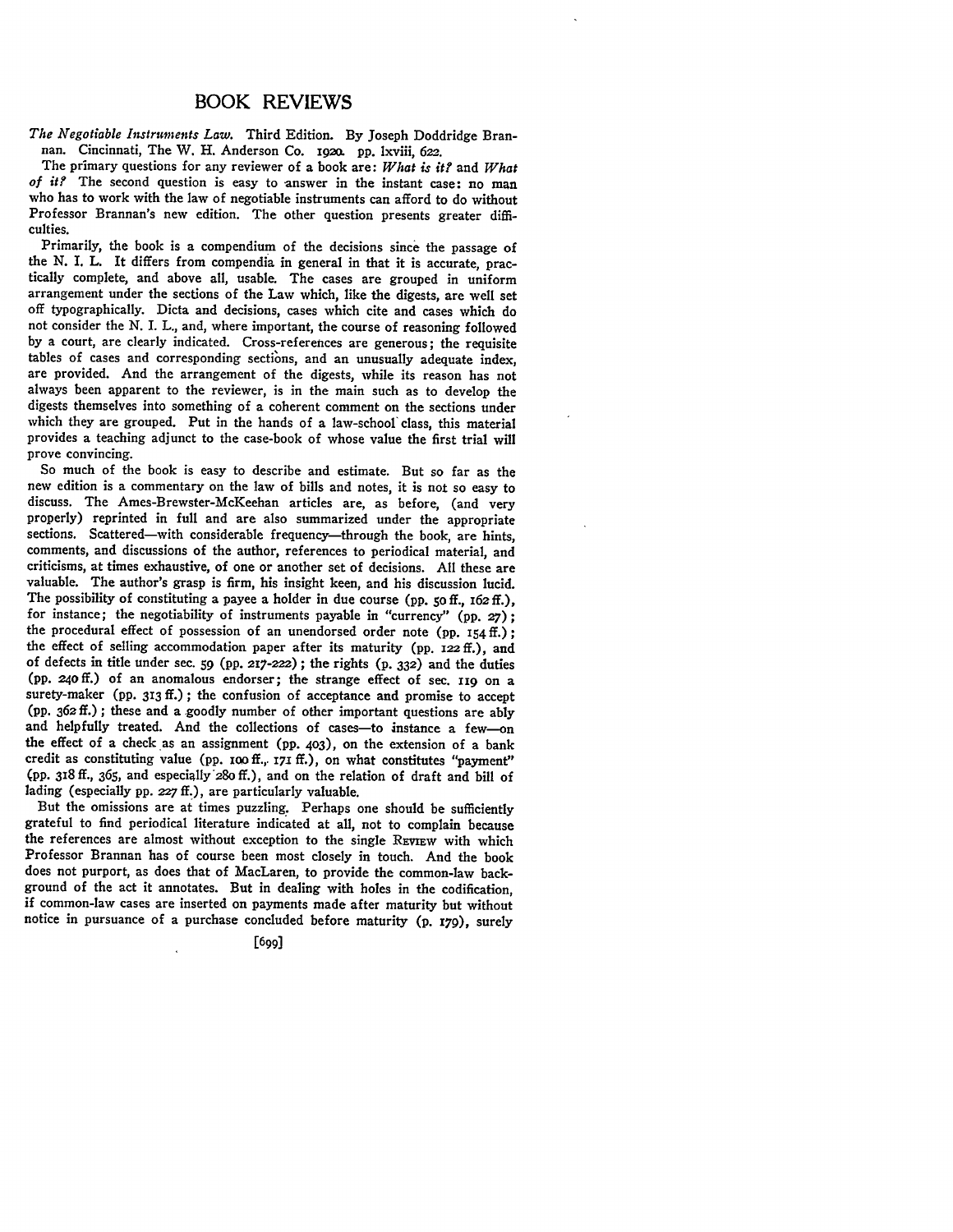the omission of all discussion of the status of a post-dated check before its due-day is to be regretted; or, for that matter, of the effect, pending maturity, of making a note payable at a bank under sec. **87. A** man of the author's proved ability and learning could do much to make clear the parol evidence rule in its effect on the contract of an endorser *(cf.* pp. **233** ff.) and, above all, its effect on conditional delivery (cf. pp. 59 ff.). Nor are the difficulties slight which .are involved in notice of fiduciary relationship from the face of the instrument *(cf.* **pp. 194** ff.); in the question of payment "in due course" under secs. **51,** 88, *1ig;* in the matter of the antecedent debt of a third person as constituting value or consideration. One looks with interest and expectation for Professor Brannan's views on such questions as these. It is a decided disappointment not to find them. And one may well hope that it will not be long before the profession is favored with a more thoroughly comprehensive treatment from his pen of the multitudinous difficulties of negotiable paper. Perhaps one may add a regret that the present book appeared too early to take notice of *Kelso & Co. v. Ellis* (1918, **N.** Y.) 121 **N. E.** 364, (igig) **28** YALE **LAW** JOURNAL, *692,* which has gone *fir* to bring New York in line, on the matter of a pledge for an antecedent debt as constituting value.

To sum up: as a compendium of decisions under the **N.** I. L., Professor Brannan's new edition is excellent-the best, on any subject, the reviewer has seen-and well nigh indispensable; but it contains too much of too good a text on bills and notes to be treated as a mere compendium, while not enough to satisfy the desires and expectations which it itself arouses.

K. **N.** L.

## *The Renovation of International Law.* By **D.** Josephus Jitta. The Hague, Martinus Nyhoff. igig. **pp.** xvi, 196.

This is a most remarkable book. Its author is well known in the juridical world **by** his earlier works-La *nuthode de droit international privi (189o)* ; *La substance des obligations en droit international privi* (19o6) ; and *International* Privaatrecht (1916)-all of which will remain landmarks in the science of private international law. In all of these, he has shown himself to be one of the most original thinkers of our times. Before him, the problem of the conflict of laws was deemed to be: which of several systems of law with which a legal relationship is connected, is to determine its solution. The differences of opinion related chiefly to the selection of the rule itself and to the ultimate basis upon which these rules rested. Some looked at the subject from a national point of view; others from an international viewpoint. Most of the internationalists, following Savigny, found in international law only the limits within which the legislation and jurisprudence of the individual states might move. Zitelmann contended, on the other hand, that the rules of the conflict of laws were to be derived directly from international law.

According to Professor Jitta, private international law is not the science relating to the conflict of laws or law-givers "but the science of the juridical relations between men in a community larger than a state" (p.119). The rules of the conflict of laws are not imposed **by** the law of a particular state, nor of the collectivity of states, i. e., international law, but **by** humanity itself, the states being only the organs **by** means of which those rules are enforced. "Every state, even when it is acting in isolation, is bound to recognize **. . .** every juridical relation established in conformity with the requirements of the reasonable order of international social life" **(p.** 91). The rule to be applied to a given juridical relationship is the one which will permit it to fulfill its social aim in humanity such as the state conceives it to be. Our author rejects, therefore, the traditional rules-the *lex loci contractus,* the *lex loci solutionis,*

700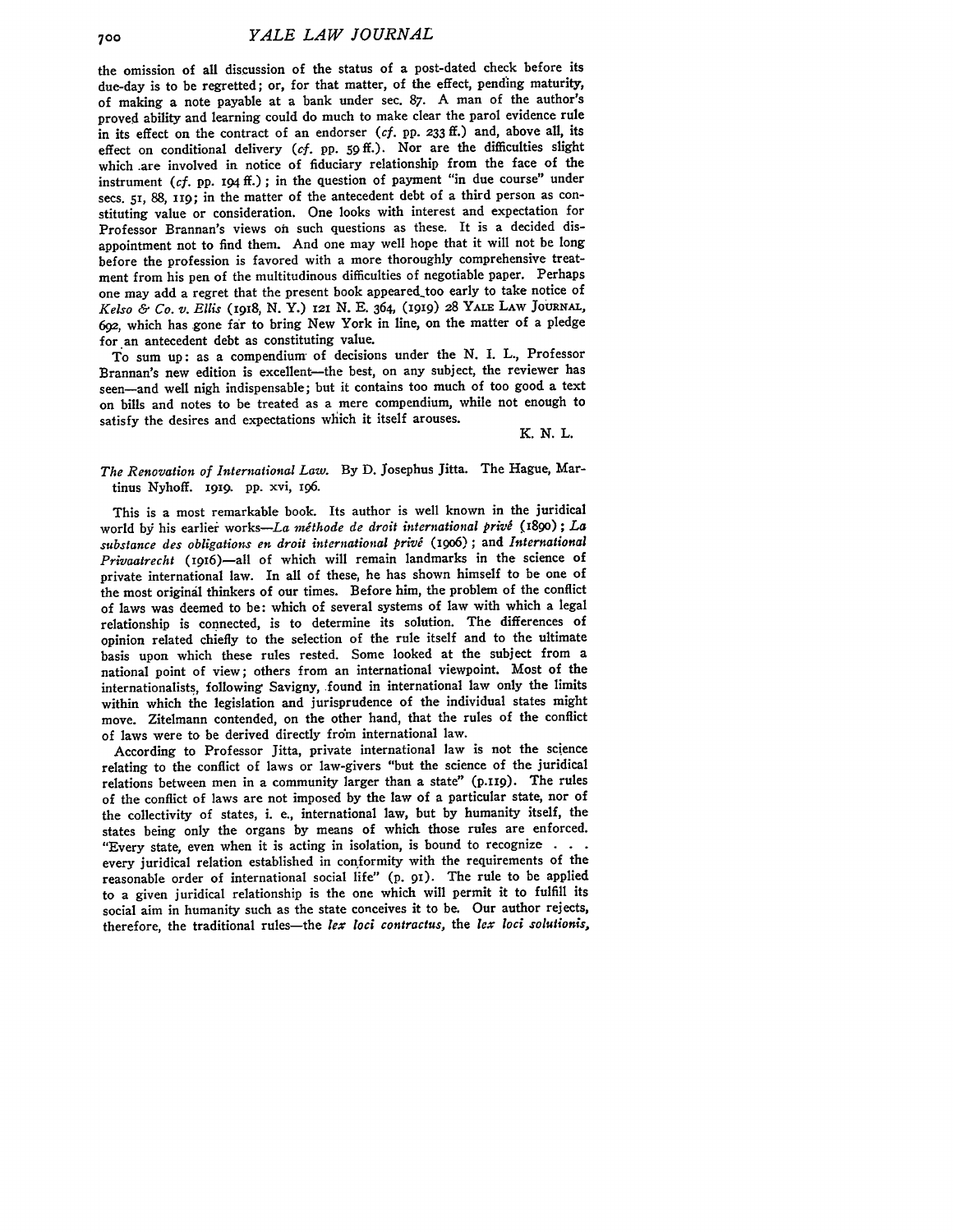etc., as too mechanical to answer the requirements of the complex international social order. Professor Jitta admits that to the extent that a particular relationship belongs, in accordance with its peculiar nature, to a local sphere, it will be subject to the law of such sphere of social life. If it does not belong to such local sphere, the juridical relationship is submitted "to the internationalcommon rules of law if these are to be found, and when they are not, to the reasonable principles of international social life, as a subsidiary source of positive law" **(p. 91).**

These reasonable principles are outlined in the second part of the work under consideration, with respect to the different problems in the conflict of laws. Our author freely concedes that the reasonable principles are quite subordinate to the positive law, but he aims to prove that they possess "not only a subsidiary force and a large significance for the construction of the positive law, but that they are the touchstone of the righteousness of the positive law and the final aim of its evolution" **(p. 2).** Professor Jitta is conscious of the fact that the "international-common" rules, as he calls them, and the reasonable principles as subsidiary positive law, do not produce certainty in the decisions, but he is convinced that the way out of the difficulty is not **by** means of the establishment of mechanical rules for the solution of the so-called conflict of laws, but in the establishment of uniform rules through international conventions. He has made his view clear in (1920) 29 YALE LAW JOURNAL, 497.

While the views expressed in this part of the work are only a development of the ideas originally formulated **by** Professor, Jitta in his work *The Method of Private International Law,* he takes a step forward when he points out in the first part of the work that the juridical community of mankind is also the basis of public international law, provided that the positive law of war; the rules of which, according to our author, cannot be deduced from reasonable principles of social life, be separated from public international law. Both public and private international law thus appear as a unity, having the same legal basis, and in which the reasonable principles have the same significance: "Public international law is not exclusively a complex of relations between nations, it is the public law, considered from the point of view of a community larger than a State, a community embracing, in its extreme extension, all mankind; private international law is not exclusively the science of the conflicts of laws, it is the private law considered from the same point of view" (p. 4).

The community of mankind in contrast with the community of states, is, in the eyes of our author, a juridical and not merely a *de* facto-community. Its juridical character is predicated upon the existence of- an enforcing power consisting of (i) the State as the local representative **of** the public power of mankind; (2) the union of several States representing mankind as a unity larger than a State; **(3)** the collectivity of the States. To persons accustomed to the Austinian theory of sovereignty, the views expressed **by** Professor Jitta may appear to be those of a visionary; yet no assumption could be further from the truth. There is probably no living writer who is more fully cognizant of the realities of life than is Professor Jitta, or who understands better the actual requirements of international intercourse. His mind rebels, however, against the mechanical application of rules of law. Law to him is not a collection of abstract rules, but a vital force arising directly from the social conditions under which men live. So far as the intercourse among men has become cosmopolitan, and it is becoming more and more so every day, it is necessary, therefore, that a cosmopolitan law, a jus *gentium* as it were, be created,

It is the distinct merit of the work here discussed that it points out clearly what is the present status of international law, both public and private, as compared with its ultimate goal, and that it shows- us the progress that has been made, the obstacles that lie in its way, and the reasonable hopes for its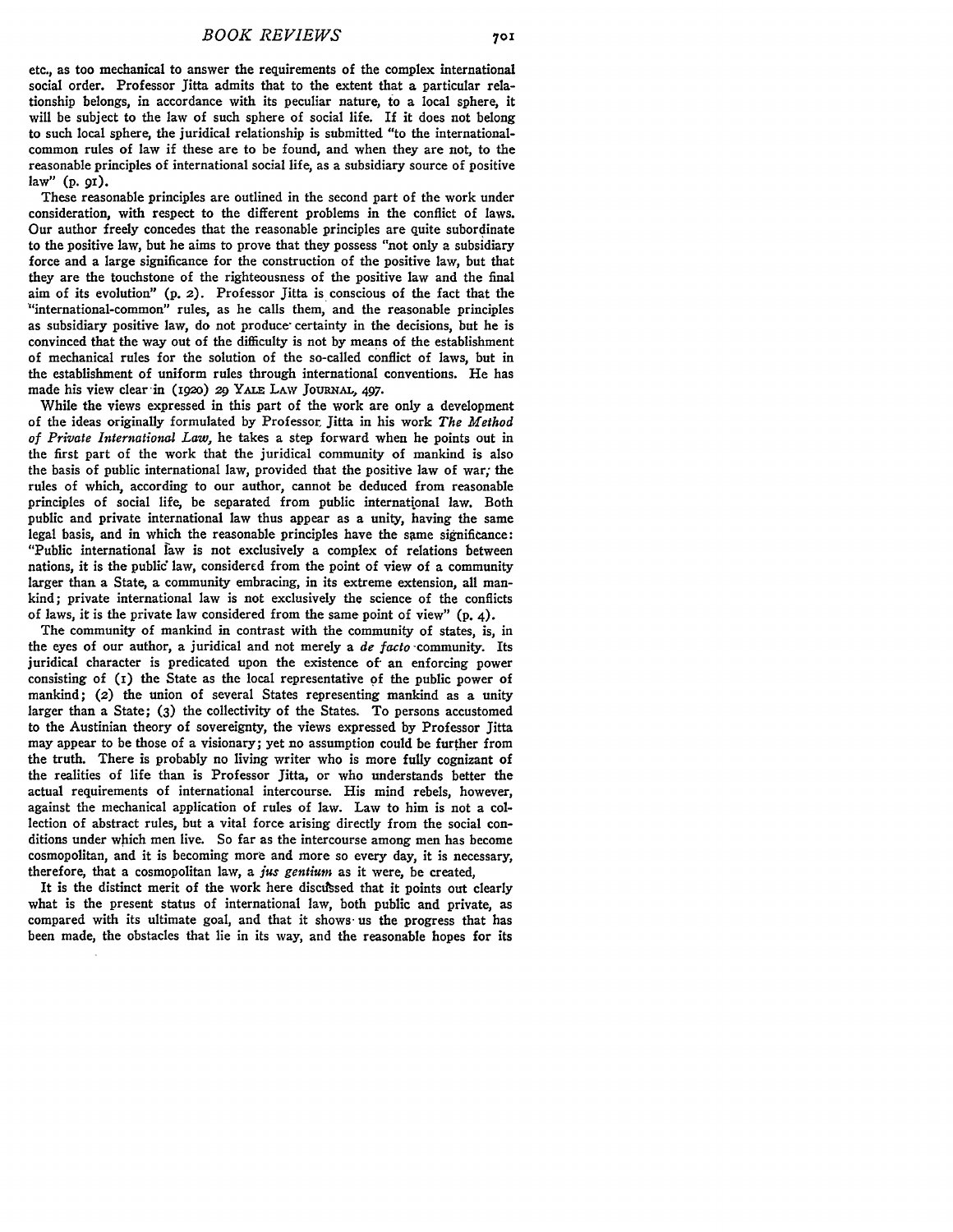development in the future. Professor Jitta is a true cosmopolitan himself. He has a thorough acquaintance with English, French, German and other systems of law, and a perfect command of the English, French and German languages besides his native, Dutch, tongue. Whatever the language in which he expresses himself, his style is always vivacious and full of force. The present work is addressed especially to the English speaking world and is written, therefore, **by** the author in English.

We are grateful to Professor Jitta for having communicated his timely message to us in our own tongue. The presentation in such an attractive manner of an idealistic world order will help 'us all to lay aside our own prejudices and to become more earnestly desirous of participating in any movement that will bring mankind nearer to this goal.

**ERNEST G. LORENZEN.**

## *International Law.* By Sir Frederick Smith. Fifth Edition. By Coleman Phillipson. New York, **E.** P. Dutton & Co. i918. **pp.** 456.

Any English treatise on international law encounters the severe test of comparison with Westlake and Hall. Measured **by** that standard, the book under review suffers. That is perhaps not unnatural in view of the method of its evolution into its present form. Its first edition appeared in 1899 as a brief manual. The second and third editions gradually enlarged it. The fourth edition (1912) and the fifth edition, now under review, were not prepared **by** the original author, but by independent editors. A work which thus began as an unpretentious primer now challenges judgment **by** scientific standards. The wonder is that it meets the test as well as it does, a merit principally due to the excellent contributions of its present editor, Dr. Phillipson. The latter had already published some valuable treatises and extracts from these, together with much new matter of his, are found widely represented in the present text. Aside from its heterogeneous construction, the book suffers the additional handicap of having been prepared in time of war, a defect apparent throughout and at times seemingly justifying Lord Salisbury's remark, quoted indeed **by** the author, that "international law **.** . **.** depends generally on the prejudices of the writers of text-books."

The author who, since the publication of the book under review, has become the British Lord Chancellor under the title of Baron Birkenhead of Birkenhead, has contributed a preface which consists principally of a vigorous denunciation of Germany and a -demand for the trial of her war culprits and of praise of the late Sir Samuel Evans, based largely on the latter's "profound intuition of the foundations upon which (British) maritime greatness depends"; and he compares Evans with Lord Stowell, "whose patriotism he equalled, and whose ingenuity he excelled."

With respect to the main body of the work, it may be said that the historical and informational treatment of international law is above the average. In a compendium of less than five hundred pages it is not easy to discuss the many topics within the vast field of international law, covering both their diplomatic and their legal development, without a distribution of emphasis requiring a good sense of proportion. The book meets this requirement as well as could be expected, for while retaining its character as an elementary work; it does frequently discuss at length controversial problems for which a specialist might consult a general treatise.

And yet it is because some of these problems, such as the nature of international law as law, are well discussed, that the failure to discuss others and the absence of any critical attitude toward some of the recent phenomena in international practice-it is difficult to call it "law'"-excites attention and criticism.

 $\overline{a}$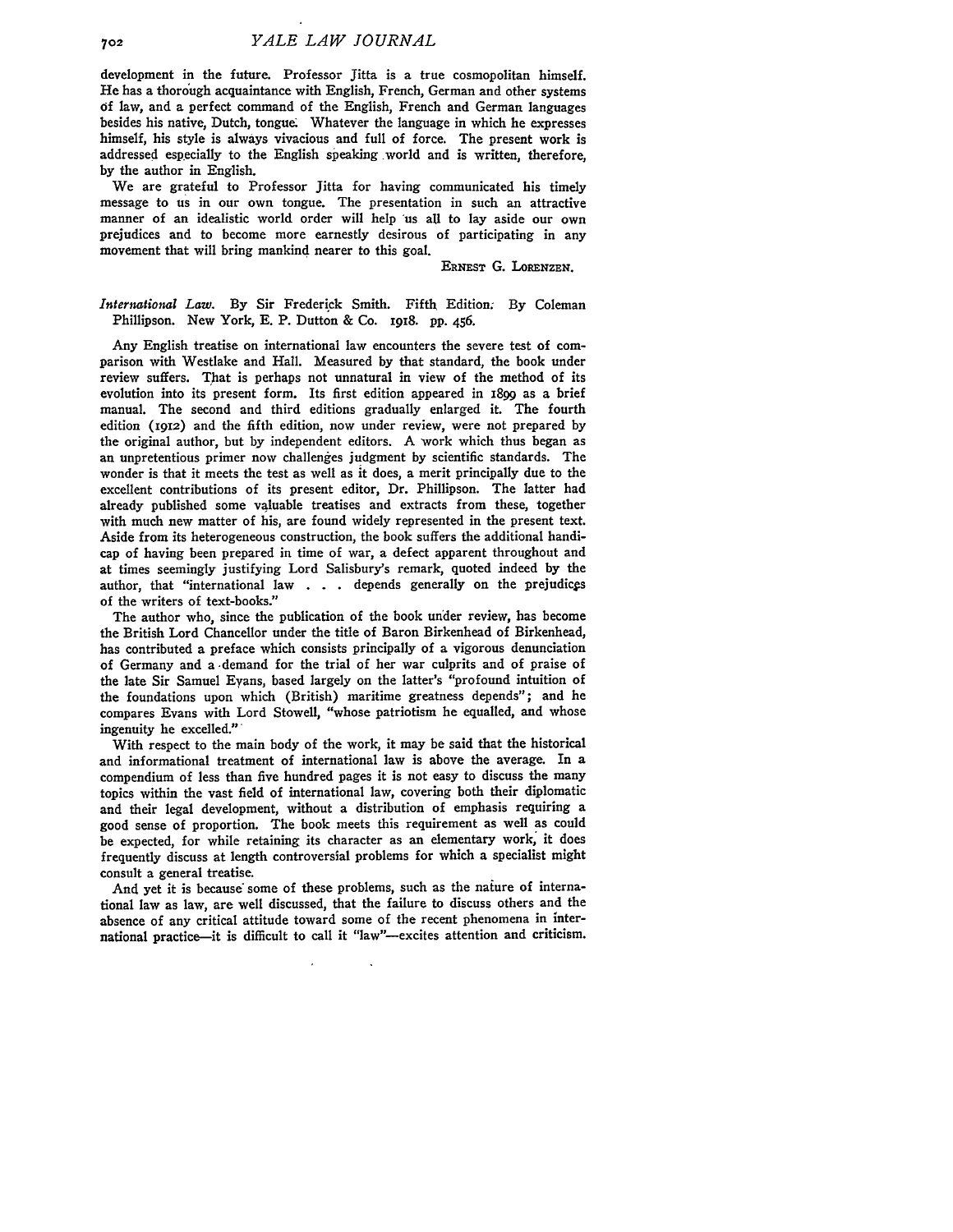The explanation doubtless is to be found in the fact that the book has been written from a national point of view. Its attitude toward British practice is either uncritical, apologetic, sympathetic, approving or laudatory, whereas in its consideration of the practice of foreign countries it is quite critical It is interesting, for example, to contrast the respective descriptions of the absorption **by** Great Britain of **Egypt** (p. *57)* and the annexation **by** Austria of Bosnia and Herzegovina (pp. **36, 147).** Its condemnation of German violations of international law during the war is justly and deservedly severe. The editor points out that "the use of new weapons in warfare is not permissible unless provided for **by** the rules of international law; and no single nation, as an American court said, may change the law of the sea" **(p. 423).** Yet he seems to be nearly oblivious to the fact that the British Orders in Council changing, **by** municipal legislation, long established rules of international maritime law and restricting to a degree hitherto unknown the rights and privileges of neutrals, even affecting trade **by** neutrals between neutral countries, constitute a serious infringement upon international law, as the United States Government as a neutral clearly and repeatedly asserted. The fact that a British Prize Court sustained these Orders in Council, many of which were denominated "Reprisal Orders"--a tacit admission of their illegality-seems to justify their validity in the eyes of the editor (p. **253).** Only once, in referring to that section of the Order in Council of March **1I, 1915,** which required every vessel bound to any neutral port carrying goods suspected of German destination or ownership to discharge them in a British port, does the editor admit that it "would not be justified otherwise than as a retaliatory measure" **(p. 32o).** Great Britain maintained during the late war that if one belligerent "is allowed to make an attack upon the other regardless of neutral rights, his opponent must be allowed similar latitude in prosecuting the struggle" and is not "limited to the adoption of measures precisely identical with those of his opponent." This seems to be the only point on which all belligerents appeared to be agreed.

No reference has been found to the important change effected **by** the Order in Council shifting the burden of proof of enemy destination from the captor to the shipper, who was required to sustain the most difficult burden of proving that his goods would in human probability never reach the enemy, country. **Of** the blacklist, no mention whatever is apparently made, and yet no measure was more potent in controlling the trade of neutrals in every part of 'the world. In the editor's explanation of the Orders in Council changing the rules of blockade--changes not altogether without justification-he overlooks several of the grounds of neutral protest.' He might have added Sir Samuel Evans' comment in the *Hakan* that the "blockade was not a blockade at all, except for journalistic and political purposes." The reviewer might go on indefinitely pointing out what he deems lapses in the correct appreciation and evaluation **by** the editor of British war measures and their operation; he contents himself with expressing regret that war conditions and the editor's patriotism necessarily deprive him of the calm critical point of view which the writer of a scientific treatise ought reasonably to be expected to possess.

Perhaps it is proper to call attention to a few obvious and important inaccuracies. The editor states the effect of the decision of the Privy Council in *The Zamora* (P. **C.)** [i916] **2 A. C. 77,** to be that "the Prize Court administers international and not municipal law, is not bound **by** Orders in Council," etc. (pp. **50, 192).** This would be important, if true, and the contemporary popular press took pains to emphasize this independence of British Prize Courts from municipal legislation. As a matter of fact, -the learned editor must be aware that the *Zamora* decision applied not to legislation or even to executive Orders in Council in execution of legislation, which always control a prize court, but solely to *prerogative* Orders in Council and even as to them the proclaimed